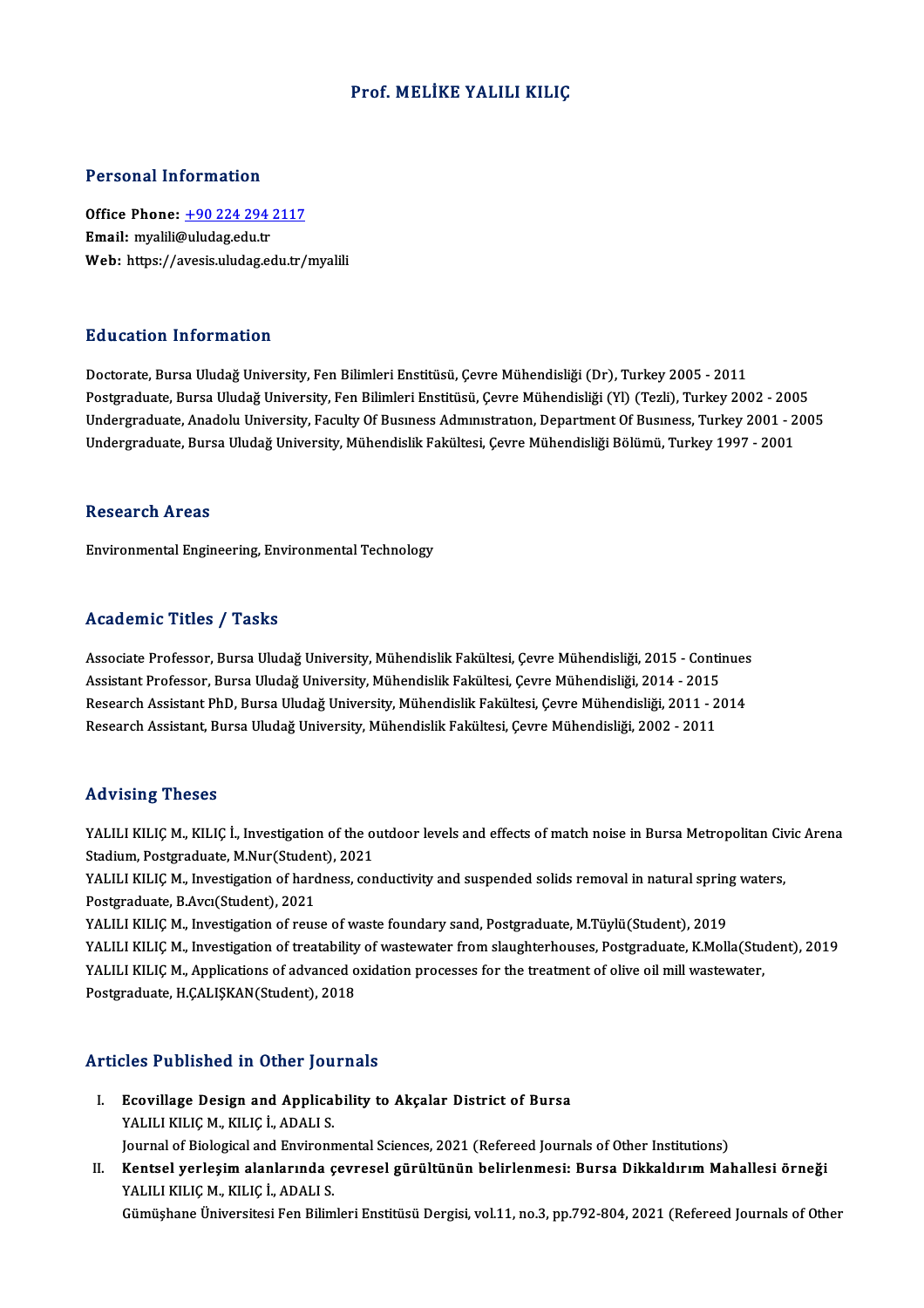Institutions) Institutions)<br>III. Hastane Çevresinde Gürültü Kirliliğinin Belirlenmesi: Bursa Örneği<br>YALILLEILE M. ADALLS, EULE İ Institutions)<br>Hastane Çevresinde Gürültü K<br>YALILI KILIÇ M., ADALI S., KILIÇ İ.<br>Türk Terun ve Değe Bilimleri Dere Hastane Çevresinde Gürültü Kirliliğinin Belirlenmesi: Bursa Örneği<br>YALILI KILIÇ M., ADALI S., KILIÇ İ.<br>Türk Tarım ve Doğa Bilimleri Dergisi, vol.8, no.3, pp.847-856, 2021 (Refereed Journals of Other Institutions)<br>Yesil Bir YALILI KILIÇ M., ADALI S., KILIÇ İ.<br>Türk Tarım ve Doğa Bilimleri Dergisi, vol.8, no.3, pp.847-856, 2021 (Refereed Journals of Other In<br>IV. Yeşil Bir Villanın Tasarım Maliyetinin Klasik Villa Tasarım Maliyetiyle Karşıla Türk Tarım ve Doğa Bilim<br>Yeşil Bir Villanın Tasar<br>YALILI KILIÇ M., ADALI S.<br>Düzce Üniversitesi Bilim v Yeşil Bir Villanın Tasarım Maliyetinin Klasik Villa Tasarım Maliyetiyle Karşıla<br>YALILI KILIÇ M., ADALI S.<br>Düzce Üniversitesi Bilim ve Teknoloji Dergisi, 2021 (Other Refereed National Journals)<br>Atık Döküm Kumları İçin Hızgu YALILI KILIÇ M., ADALI S.<br>Düzce Üniversitesi Bilim ve Teknoloji Dergisi, 2021 (Other Refereed National Journals)<br>V. Atık Döküm Kumları İçin Uygun Bertaraf Yönteminin Maliyet Analizi İle Belirlenmesi: Bursa Örneği<br>YALIL Düzce Üniversitesi Bilim ve Teknoloji Dergisi, 2021 (Other Refereed National Journals) Doğal Afetler ve Çevre Dergisi, vol.5, no.2, pp.281-290, 2019 (Other Refereed National Journals) YALILI KILIÇ M., Tüylü M.<br>Doğal Afetler ve Çevre Dergisi, vol.5, no.2, pp.281-290, 2019 (Other Re<br>VI. Evsel Katı Atık Yönetiminde Halkın Yaklaşımı: Bursa İli Örneği<br>VALILLELLE M Doğal Afetler ve<br><mark>Evsel Katı Atık</mark><br>YALILI KILIÇ M.<br>*Y*araslmas Fan ı YALILI KILIÇ M.<br>Karaelmas Fen ve Mühendislik Dergisi, vol.9, no.1, pp.41-50, 2019 (Other Refereed National Journals) YALILI KILIÇ M.<br>Karaelmas Fen ve Mühendislik Dergisi, vol.9, no.1, pp.41-50, 2019 (Other Refereed National Journals)<br>VII. Bursa'daki Atık Döküm Kumlarının Endüstriyel Simbiyoz İle Hazır Beton Üretiminde Hammadde<br>Olarak Karaelmas Fen ve N<br>Bursa'daki Atık I<br>Olarak Kullanımı<br>VALU LEU IC M. Tü Bursa'daki Atık Döküm<br>Olarak Kullanımı<br>YALILI KILIÇ M., Tüylü M.<br>Uludağ Ünivorsitesi Müha Olarak Kullanımı<br>YALILI KILIÇ M., Tüylü M.<br>Uludağ Üniversitesi Mühendislik Fakültesi Dergisi, vol.24, no.1, pp.99-110, 2019 (Refereed Journals of Other<br>Institutione) YALILI KILIÇ<br>Uludağ Ünive<br>Institutions)<br>Sürdürüleb Vludağ Üniversitesi Mühendislik Fakültesi Dergisi, vol.24, no.1, pp.99-1:<br>Institutions)<br>VIII. Sürdürülebilir Enerji Kullanımının Yeşil Bir Ofise Uygulanması<br>VALU LEU ICM, Yabej S Institutions)<br>Sürdürülebilir Enerji<br>YALILI KILIÇ M., Yahşi S.<br>Cümüsbane Üniversitesi Gümüşhane Üniversitesi Fen Bilimleri Enstitüsü Dergisi, vol.9, no.3, pp.557-568, 2019 (Refereed Journals of Other<br>Institutions) YALILI KILIÇ M., Yahşi S. Gümüşhane Üniversitesi Fen Bilimleri Enstitüsü Dergisi, v<br>Institutions)<br>IX. Bahçeli Bir Konut Örneğinde Yağmur Suyu Hasadı<br>VALILLELLEM Abus MAN Institutions)<br><mark>Bahçeli Bir Konut Örneğ</mark>:<br>YALILI KILIÇ M., Abuş M. N.<br>Uluslararası Tarım ve Yabar Uluslararası Tarım ve Yaban Hayatı Bilimleri Dergisi, vol.4, no.2, pp.209-215, 2018 (Refereed Journals of Other<br>Institutions) YALILI KILIÇ M., Abuş M. N. Uluslararası Tarım ve Yaban Hayatı Bilimleri Dergisi, vol.4, no.2, pp.209-215, 2018 (Refe<br>Institutions)<br>X. Kent Parklarındaki Gürültünün Değerlendirilmesi: HüdavendigarParkı Örneği<br>XALILLELLEM Abus M.N Institutions)<br><mark>Kent Parklarındaki Gürü</mark><br>YALILI KILIÇ M., Abuş M. N.<br>Jğdır Üniversitesi Fen Biliml Kent Parklarındaki Gürültünün Değerlendirilmesi: HüdavendigarParkı Örneği<br>YALILI KILIÇ M., Abuş M. N.<br>Iğdır Üniversitesi Fen Bilimleri Enstitüsü Dergisi, vol.8, no.3, pp.109-117, 2018 (Refereed Journals of Other<br>Institutio YALILI KILIÇ<br>Iğdır Ünivers<br>Institutions)<br>Atıkayların Iğdır Üniversitesi Fen Bilimleri Enstitüsü Dergisi, vol.8, no.3, pp.109-117, 2018 (Refereed Journals<br>Institutions)<br>XI. Atıksuların Arıtımı ve Yeniden Kullanımında Halkın Görüşü: Bursa Örneği Araştırması<br>XALILLELLEM Institutions)<br>XI. Atıksuların Arıtımı ve Yeniden Kullanımında Halkın Görüşü: Bursa Örneği Araştırması<br>YALILI KILIÇM. Atıksuların Arıtımı ve Yeniden Kullanımında Halkın Görüşü: Bursa Örneği Araştırması<br>YALILI KILIÇ M.<br>Doğal Afetler ve Çevre Dergisi, vol.4, no.2, pp.123-132, 2018 (Refereed Journals of Other Institutions)<br>Bursa'da Su Kullan XII. Bursa'da Su Kullanımının Tüketici Açısından Değerlendirilmesi<br>YALILI KILIÇ M. Doğal Afetler ve<br><mark>Bursa'da Su K</mark>i<br>YALILI KILIÇ M.<br>Afron Kosatane Bursa'da Su Kullanımının Tüketici Açısından Değerlendirilmesi<br>YALILI KILIÇ M.<br>Afyon Kocatepe Üniversitesi Fen ve Mühendislik Bilimleri Dergisi, vol.17, no.3, pp.965-973, 2017 (Other Refereed YALILI KILIÇ M.<br>Afyon Kocatepe Ün<br>National Journals)<br>El Baskısı İslatma Afyon Kocatepe Üniversitesi Fen ve Mühendislik Bilimleri Dergisi, vol.17, no.3, pp.965-973, 2017 (Other Refereed<br>National Journals)<br>XIII. El Baskısı İşletmelerinden Kaynaklanan Tekstil Atıksularının UV/H2O2 Prosesiyle Arıt National Journals)<br>El Baskısı İşletmelerinden Kaynakla<br>Yapay Sinir Ağları İle Araştırılması<br>YALILLEILE M. YONAR T El Baskısı İşletmelerind<br>Yapay Sinir Ağları İle Aı<br>YALILI KILIÇ M., YONAR T.<br>Uludağ Üniversitesi Mühan Yapay Sinir Ağları İle Araştırılması<br>YALILI KILIÇ M., YONAR T.<br>Uludağ Üniversitesi Mühendislik Fakültesi Dergisi, vol.22, no.3, pp.201-212, 2017 (Other Refereed National YALILI KI<br>Uludağ Ün<br>Journals)<br>Pursa Pö Uludağ Üniversitesi Mühendislik Fakültesi Dergisi, vol.22, no.3, pp.201-212, 2017 (Other Re<br>Journals)<br>XIV. Bursa Bölgesindeki Bitkisel Atık Yağların Değerlendirilme Potansiyellerinin Beli<br>XALILLELLEM KILLE İ Journals)<br><mark>Bursa Bölgesindeki B</mark>i<br>YALILI KILIÇ M., KILIÇ İ.<br>Journal of Agriqultural E Bursa Bölgesindeki Bitkisel Atık Yağların Değerlendirilme Potansiyellerinin Beli<br>YALILI KILIÇ M., KILIÇ İ.<br>Journal of Agricultural Faculty of Gaziosmanpasa University, vol.34, pp.159-164, 2017 (Refereed Journals of Other<br>I **YALILI KILIÇ<br>Journal of Ag<br>Institutions)<br>PUPSA it i s** Journal of Agricultural Faculty of Gaziosmanpasa University, vol.34, pp.159-164, 2017<br>Institutions)<br>XV. BURSA İLİ SU KAYNAKLARININ MEVCUT DURUMUNUNDEĞERLENDİRİLMESİ<br>XALILLELLE MAİSTÜNE ELAKAL SOLMAZ S. K Institutions)<br>BURSA İLİ SU KAYNAKLARININ MEVCUT DU<br>YALILI KILIÇ M., ÜSTÜN G. E. , AKAL SOLMAZ S. K.<br>CEVPE PİLİM VE TEKNOLOU, 2016 (Othar Bafaro BURSA İLİ SU KAYNAKLARININ MEVCUT DURUMUNUNDEĞERLI<br>YALILI KILIÇ M., ÜSTÜN G. E. , AKAL SOLMAZ S. K.<br>ÇEVRE BİLİM VE TEKNOLOJİ, 2016 (Other Refereed National Journals)<br>Pursa İli Su Kaynaklarının Mayaut Durumunun Dağarlandiri YALILI KILIÇ M., ÜSTÜN G. E. , AKAL SOLMAZ S. K.<br>CEVRE BİLİM VE TEKNOLOJİ, 2016 (Other Refereed National Journals)<br>XVI. Bursa İli Su Kaynaklarının Mevcut Durumunun Değerlendirilmesi<br>YALILI KILIÇ M., ÜSTÜN G. E. , AKAL SOLM CEVRE BILIM VE TEKNOLOJI, 2016 (Other Refereed National Journals)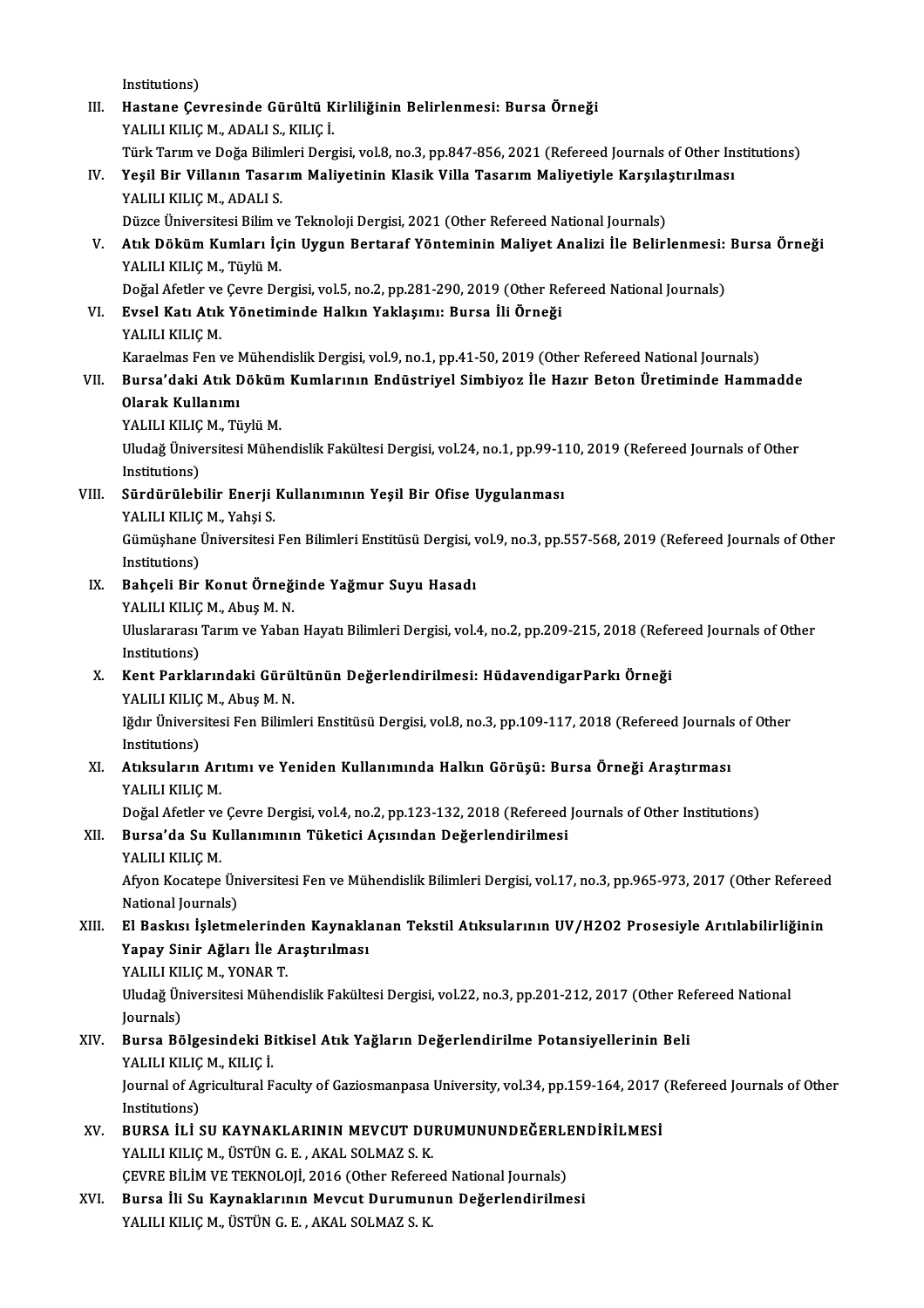Cevre Bilim ve Teknoloji Teknik Dergi, 2016 (Other Refereed National Journals)<br>Treatment Alternatives of Olive Mill Westswater OMW A Beview

Cevre Bilim ve Teknoloji Teknik Dergi, 2016 (Other Refereed National Jou (Sevre Bilim ve Teknoloji Teknik Dergi<br>XVII. Treatment Alternatives of Olive Mill Wastewater OMW A Review Cevre Bilim ve Teknoloji Teknik Derg<br>Treatment Alternatives of Olive<br>YALILI KILIÇ M., AKAL SOLMAZ S. K.<br>Journal of Solauk University Natural Treatment Alternatives of Olive Mill Wastewater OMW A Review<br>YALILI KILIÇ M., AKAL SOLMAZ S. K.<br>Journal of Selçuk University Natural and Applied Science, vol.2, no.2, pp.279-290, 2013 (Other Refereed National<br>Journals) YALILI KILIC M., AKAL SOLMAZ S. K.

# Refereed Congress / Symposium Publications in Proceedings

efereed Congress / Symposium Publications i<br>I. Bursa İlçe Belediyesi Örneğinde Karbon Ayak İzi YOGA GÖLET ÖSS 7 OYAL<br>Bursa İlçe Belediyesi Ö:<br>YALILI KILIÇ M., Öztürk A.<br>YII Hiyesi - Uliyekraresi Bursa İlçe Belediyesi Örneğinde Karbon Ayak İzi<br>YALILI KILIÇ M., Öztürk A.<br>XIII. Ulusal - I. Uluslararası Çevre Mühendisliği Kongresi, Kocaeli, Turkey, 10 - 12 October 2019<br>Environmentel Effects of Hoavy Metals and Bemeval YALILI KILIÇ M., Öztürk A.<br>III. Ulusal - I. Uluslararası Çevre Mühendisliği Kongresi, Kocaeli, Turkey, 10 - 12 October 20<br>II. Environmental Effects of Heavy Metals and Removal from Industrial Wastewater<br>VALILLELLEM XIII. Ulusal - I. Ul<br><mark>Environmenta</mark><br>YALILI KILIÇ M.<br>Third Internatio Environmental Effects of Heavy Metals and Removal from Industrial Wastewater<br>YALILI KILIÇ M.<br>Third International Mediterranean Natural Sciences,Health Sciences and Engineering Congress (MENSEC III),<br>Pedgerice Montenegre 19 YALILI KILIÇ M.<br>Third International Mediterranean Natural<br>Podgorica, Montenegro, 18 - 20 June 2019<br>Petermination of Conscieveness Level Podgorica, Montenegro, 18 - 20 June 2019<br>III. Determination of Consciousness Levels of Associate Students on Environmental Pollution: Example Podgorica, Montenegro, 18 - 20<br>Determination of Conscious<br>of Bursa Uludag University<br>YALULEU IC M Determination<br>of Bursa Uluda<br>YALILI KILIÇ M.<br>Third Internatio of Bursa Uludag University<br>YALILI KILIÇ M.<br>Third International Mediterranean Natural Sciences,Health Sciences and Engineering Congress (MENSEC III),<br>Redgerics Montenegre 19, 20 June 2019. YALILI KILIÇ M.<br>Third International Mediterranean Natural<br>Podgorica, Montenegro, 18 - 20 June 2019<br>Tüp viverne ve pünyana Ennüsteiy Third International Mediterranean Natural Sciences, Health Sciences and Engin<br>Podgorica, Montenegro, 18 - 20 June 2019<br>IV. TÜRKİYE'DE VE DÜNYADA ENDÜSTRİYEL SİMBİYOZ UYGULAMALARI<br>Abus M.N. YALILLELLE M. ELLE İ Podgorica, Montenegro, 18 - 20 June<br>TÜRKİYE'DE VE DÜNYADA ENDÜ<br>Abuş M. N. , YALILI KILIÇ M., KILIÇ İ.<br>Uluelararası Su ve Covre Kongresi SI TÜRKİYE'DE VE DÜNYADA ENDÜSTRİYEL SİMBİYOZ UY(<br>Abuş M. N. , YALILI KILIÇ M., KILIÇ İ.<br>Uluslararası Su ve Çevre Kongresi SUÇEV, 22 - 24 March 2018<br>YAĞMUR SUYU HASADL, ULUDAĞ ÜNİVERSİTESI GEVRE Abuş M. N. , YALILI KILIÇ M., KILIÇ İ.<br>Uluslararası Su ve Çevre Kongresi SUÇEV, 22 - 24 March 2018<br>V. YAĞMUR SUYU HASADI: ULUDAĞ ÜNİVERSİTESİ ÇEVRE MÜHENDİSLİĞİ BÖLÜMÜ BİNASI ÖRNEĞİ<br>VALILI KU ICM, Abus M. N Uluslararası Su ve Çevre Ko<br>YAĞMUR SUYU HASADI:<br>YALILI KILIÇ M., Abuş M. N.<br>Uluslararası Su ve Cevre Ko YAĞMUR SUYU HASADI: ULUDAĞ ÜNİVERSİTESİ ÇEVRE<br>YALILI KILIÇ M., Abuş M. N.<br>Uluslararası Su ve Çevre Kongresi SUÇEV, 22 - 24 March 2018<br>CEMİ ATIKSULARINDAN BETROL TÜREVLİ RİLESİKLERİ YALILI KILIÇ M., Abuş M. N.<br>Uluslararası Su ve Çevre Kongresi SUÇEV, 22 - 24 March 2018<br>VI. GEMİ ATIKSULARINDAN PETROL TÜREVLİ BİLEŞİKLERİN GERİ KAZANIMI<br>YALILI KILIC M., Avcı B. Uluslararası Su ve Çevre Kongresi SUÇEV, 22 - 24 March 2018 GEMİ ATIKSULARINDAN PETROL TÜREVLİ BİLEŞİKLERİ<br>YALILI KILIÇ M., Avcı B.<br>Uluslararası Su ve Çevre Kongresi SUÇEV, 22 - 24 March 2018<br>DOĞAL KAYNAK SULARINDAN SERTI İK, İLETKENLİK VI VI . DOĞAL KAYNAK SULARINDAN SERTLİK, İLETKENLİK VE ASKIDA KATIMADDE GİDERİMİ Uluslararası Su ve Çevre<br>DOĞAL KAYNAK SUL.<br>YALILI KILIÇ M., Avcı B.<br>Uluslararası Su ve Gevre DOĞAL KAYNAK SULARINDAN SERTLİK, İLETKENLİK VI<br>YALILI KILIÇ M., Avcı B.<br>Uluslararası Su ve Çevre Kongresi SUÇEV, 22 - 24 March 2018<br>Palga Enerijsinin Dünyadeki ve Türkiye'deki Dunumu YALILI KILIÇ M., Avcı B.<br>Uluslararası Su ve Çevre Kongresi SUÇEV, 22 - 24 March 201:<br>VIII. Dalga Enerjisinin Dünyadaki ve Türkiye'deki Durumu<br>Yabej S. VALILL KILIG M Uluslararası Su ve Çevre<br><mark>Dalga Enerjisinin Dün</mark><br>Yahşi S., YALILI KILIÇ M.<br>Uluslararası Suve Geyre l Dalga Enerjisinin Dünyadaki ve Türkiye'deki Dur<br>Yahşi S., YALILI KILIÇ M.<br>Uluslararası Suve Çevre Kongresi, 22 - 24 March 2018<br>EVALUATION OE VECETABLE WASTE QU S IN VA Yahşi S., YALILI KILIÇ M.<br>Uluslararası Suve Çevre Kongresi, 22 - 24 March 2018<br>IX. EVALUATION OF VEGETABLE WASTE OILS IN VARIOUS COUNTRIES<br>YALILI KILIC M., KILIC İ. Uluslararası Suve Çevre Kongresi, 22 - 24 March 2018 EVALUATION OF VEGETABLE WASTE OILS IN VARIOUS COUNTRIES<br>YALILI KILIÇ M., KILIÇ İ.<br>3rd INTERNATIONAL CONFERENCE ON SCIENCE, ECOLOGY AND TECHNOLOGY, 14 - 16 August 2017<br>Partiqulata Mattar Emissions from Dairy Cattle Barns in YALILI KILIÇ M., KILIÇ İ.<br>3rd INTERNATIONAL CONFERENCE ON SCIENCE, ECOLOGY AND TECHNOLOGY, 1<br>X. Particulate Matter Emissions from Dairy Cattle Barns in Winter Season<br>KU IC İ. YALILLELIC M 3rd INTERNATIONAL CC<br>Particulate Matter Em<br>KILIÇ İ., YALILI KILIÇ M.<br>2rd INTERNATIONAL CC Particulate Matter Emissions from Dairy Cattle Barns in Winter Season<br>KILIÇ İ., YALILI KILIÇ M.<br>3rd INTERNATIONAL CONFERENCE ON SCIENCE,ECOLOGY AND TECHNOLOGY, 14 - 16 August 2017<br>NOISE I EVEL IN A DISTRICT OE BURSA KILIÇ İ., YALILI KILIÇ M.<br>3rd INTERNATIONAL CONFERENCE ON SCIE<br>XI. NOISE LEVEL IN A DISTRICT OF BURSA<br>YALILI KILIÇ M., KILIÇ İ. 3rd INTERNATIONAL CC<br>**NOISE LEVEL IN A DI:**<br>YALILI KILIÇ M., KILIÇ İ.<br>International Science an **NOISE LEVEL IN A DISTRICT OF BURSA<br>YALILI KILIÇ M., KILIÇ İ.<br>International Science and Technology Conference, 17 - 19 July 2017**<br>RARTICULATE MATTER EMISSIONS EROM LAVINC UENSHOUS XI . PARTICULATEMATTER EMISSIONS FROMLAYING HENSHOUSES IN SUMMER SEASON International Science an<br>**PARTICULATE MATTE<br>KILIÇ İ., YALILI KILIÇ M.**<br>International Science an PARTICULATE MATTER EMISSIONS FROM LAYING HENSHOUS<br>KILIÇ İ., YALILI KILIÇ M.<br>International Science and Technology Conference, 17 - 19 July 2017<br>Investigation of evidation and mineralization of the nestigid KILIÇ İ., YALILI KILIÇ M.<br>International Science and Technology Conference, 17 - 19 July 2017<br>XIII. Investigation of oxidation and mineralization of the pesticide dimethoate, an endocrine disruptor,<br>weing response surface m International Science and Technology Conference, 17 - 19 July<br>Investigation of oxidation and mineralization of the pe<br>using response surface methodology and Fe2 process<br>XALU LEU ICM AKAL SOLMAZS K, USTUNG E, Arab H using response surface methodology and Fe2 process<br>YALILI KILIÇM., AKAL SOLMAZ S.K., ÜSTÜN G.E., Azak H.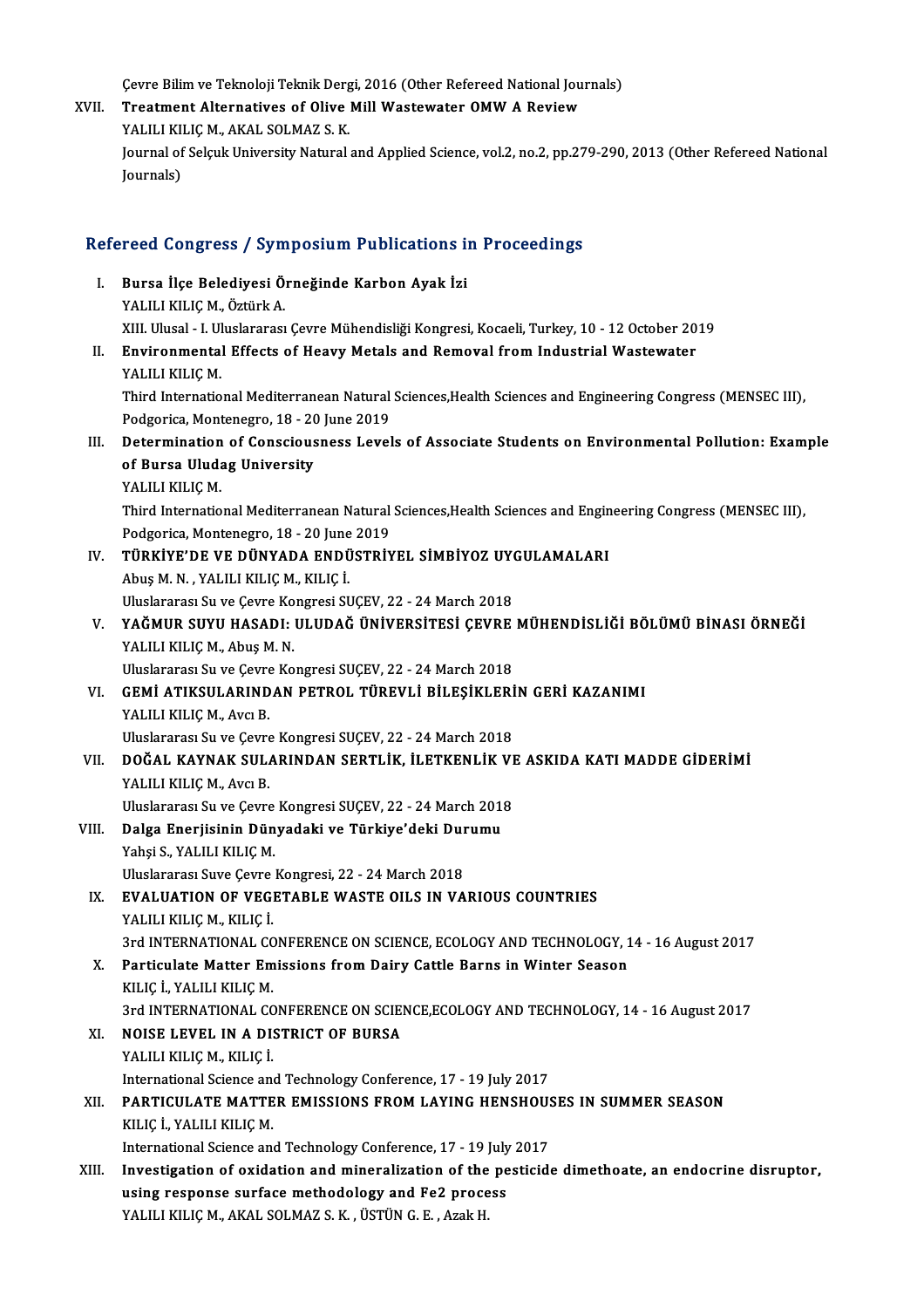Sixth International Conference on Environmental Management, Engineering, Planning and Economics ans SECOTOX<br>Conference, 25, 29 June 2017 Sixth International Conference<br>Conference, 25 - 30 June 2017<br>Determination of eccuratio Sixth International Conference on Environmental Management, Engineering, Planning and Economics ans SECOTOX<br>Conference, 25 - 30 June 2017<br>XIV. Determination of occupational exposure to ammonia in winter season for workers

Conference, 25 - 30 June<br>Determination of occu<br>KILIÇ İ., YALILI KILIÇ M.<br>III. International Confere Determination of occupational exposure to ammonia in winter season fo<br>KILIÇ İ., YALILI KILIÇ M.<br>III. International Conference on Engineering and Natural Science, 3 - 07 May 2017<br>Determination of the Level of Consciencess o

|         | KILIÇ İ., YALILI KILIÇ M.                                                                                                                  |
|---------|--------------------------------------------------------------------------------------------------------------------------------------------|
|         | III. International Conference on Engineering and Natural Science, 3 - 07 May 2017                                                          |
| XV.     | Determination of the Level of Consciousness of People about Collecting Used Clothes: Bursa Case                                            |
|         | Study                                                                                                                                      |
|         | YALILI KILIÇ M., KILIÇ İ.                                                                                                                  |
|         | III. International Conference on Engineering and Natural Science, 3 - 07 May 2017                                                          |
| XVI.    | Determination of Noise Pollution in an Urban Park of Bursa                                                                                 |
|         | YALILI KILIÇ M., KILIÇ İ.                                                                                                                  |
|         | III. International Conference on Engineering and Natural Science, 3 - 07 May 2017                                                          |
| XVII.   | Particulate Matter Emissions from Three Broiler Houses in Summer Season                                                                    |
|         | KILIÇ İ., YALILI KILIÇ M.                                                                                                                  |
|         | III International Conference on Engineering and Natural Sciences, 3 - 07 May 2017                                                          |
| XVIII.  | Determination of Noise Pollution around the Hospital in Bursa                                                                              |
|         | YALILI KILIÇ M., Tüylü M.                                                                                                                  |
|         | 2nd International Conference on Civil and Environmental Engineering, 8 - 10 May 2017                                                       |
| XIX.    | Investigation of Environmental Effects of Pesticide Usage                                                                                  |
|         | YALILI KILIÇ M., Molla Moustafa K.                                                                                                         |
|         | 2nd International Conference on Civil and Environmental Engineering, 8 - 10 May 2017                                                       |
| XX.     | Investigation of Treatability of Wastewater from Slaughterhouses                                                                           |
|         | YALILI KILIÇ M., Molla Moustafa K.                                                                                                         |
|         | 2nd International Conference on Civil and Environmental Engineering, 8 - 10 May 2017                                                       |
| XXI.    | Investigation of Reuse of Waste Foundry Sand in Turkey                                                                                     |
|         | YALILI KILIÇ M., Tüylü M.                                                                                                                  |
|         | 2nd International Conference on Civil and Environmental Engineering, 8 - 10 May 2017<br><b>Treatment Alternatives of Landfill Leachate</b> |
| XXII.   | YALILI KILIÇ M.                                                                                                                            |
|         | 1st International Black Sea Congress on Environmental Sciences, 31 August - 03 September 2016                                              |
| XXIII.  | Sustainability in Water Resource Management Bursa Case Study                                                                               |
|         | YALILI KILIÇ M., AKAL SOLMAZ S. K.                                                                                                         |
|         | International Symposium of Water and Wastewater Management (ISWWM), 26 - 28 October 2016                                                   |
| XXIV.   | Evaluation of Olive Mill Wastewater Treatment in Lagoons in terms of Worker Health                                                         |
|         | YALILI KILIÇ M.                                                                                                                            |
|         | 8. International Conference on Safety & Health, 8 - 11 May 2016                                                                            |
| XXV.    | Effects of Air Quality in Laying Hens House on Exteriorand Interior Egg Quality Characteristics.                                           |
|         | KILIÇ İ., YALILI KILIÇ M., BAYCAN S. C.                                                                                                    |
|         | 2015 ASABE Annual International Meeting, 26 - 29 July 2015                                                                                 |
| XXVI.   | Fenolik Bileşiklerin Hidroksil ve Sülfat Radikalleri İle Giderimi                                                                          |
|         | YALILI KILIÇM.                                                                                                                             |
|         | IV. Bilgilendirme ve AR-GE Günleri, Bursa, Turkey, 11 - 13 November 2014                                                                   |
| XXVII.  | Zeytin Karasuyundan Fenolik Bileşiklerin Giderimi                                                                                          |
|         | YALILI KILIÇ M.                                                                                                                            |
|         | IV. Bilgilendirme ve AR-GE Günleri, Bursa, Turkey, 11 - 13 November 2014                                                                   |
| XXVIII. | Mezbahalardan Kaynaklanan Atık suların Arıtılabilirliği                                                                                    |
|         | YALILI KILIÇM.                                                                                                                             |
|         | IV. Bilgilendirme ve AR-GE Günleri, Bursa, Turkey, 11 - 13 November 2014                                                                   |
| XXIX.   | Atık Sular Su Kirliliği ve Çevresel Etkileri Nilüfer Çayı Örneği                                                                           |
|         | AŞIK B. B., KATKAT A. V., AKSOY E., ÇELİK H., TURAN M. A., ÖZSOY G., YALILI KILIÇ M., dorak s.                                             |
|         | Uludağ Üniversitesi III. Bilgilendirme ve Ar-Ge Günleri, 12-14 Kasım 2013, Bursa, Turkey, 12 - 14 November 2013,                           |
|         |                                                                                                                                            |